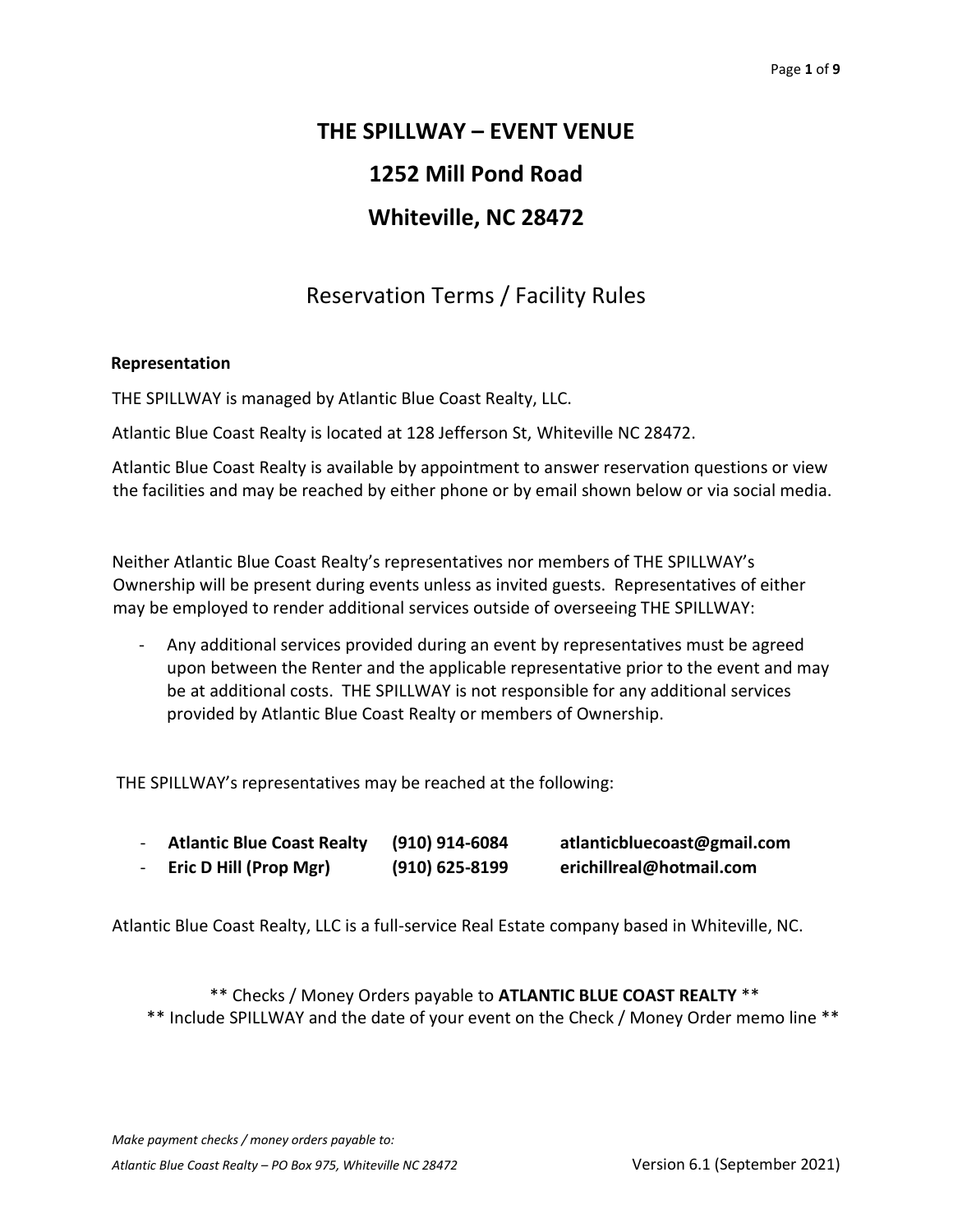#### **Reservations / Availability**

THE SPILLWAY is available to reserve on a "first come, first serve" basis. Dates may be reserved with completion of this reservation contract and submission of deposits or other applicable payments. There will be no "hold the date" arrangements. NO EXCEPTIONS.

Requests for reservations less than five (5) days prior to event date may be subject to additional "last minute" reservation fees, as defined in the *Reservation Rates* section below.

Reservations may be made by contacting Atlantic Blue Coast Realty.

#### **Reservation Rates**

- $Monday Thursday:$ \$300.00
- Friday Saturday: \$500.00
- Sunday: \$400.00
- Holiday rates may vary
- "Last Minute" Reservation additional fees:
	- o requests made less than 5 days prior to event: 25% of *total* reservation cost
	- o \*\*\* THE SPILLWAY reserves the right to deny "Last Minute" reservations due to a number of reasons including, but not limited to: availability of a member of the Management Company or an Owner to meet with requesting party, readiness of the facility for the requested type of event (inside or outside), time to ensure that requested type of event is appropriate for the facility, etc

Contact Eric D Hill at (910) 625-8199 to discuss multi-day rates and business event pricing.

#### **Deposits for Damages & Cleaning**

A refundable deposit must be received along with the *Reservation Request Form*. The deposit will be returned within fifteen (15) business days after the end of the event – after a walkthrough inspection has been completed by a member of the Management Company or the Owners and after any further cleaning or damage issues have been acceptably addressed. If damages to the facility exceed the amount of the deposit being held, the Renter shall be liable.

Deposit amounts may vary based on type of event, number of expected attendees etc.

Deposit amounts DO NOT apply towards the event's reservation cost since they are refundable.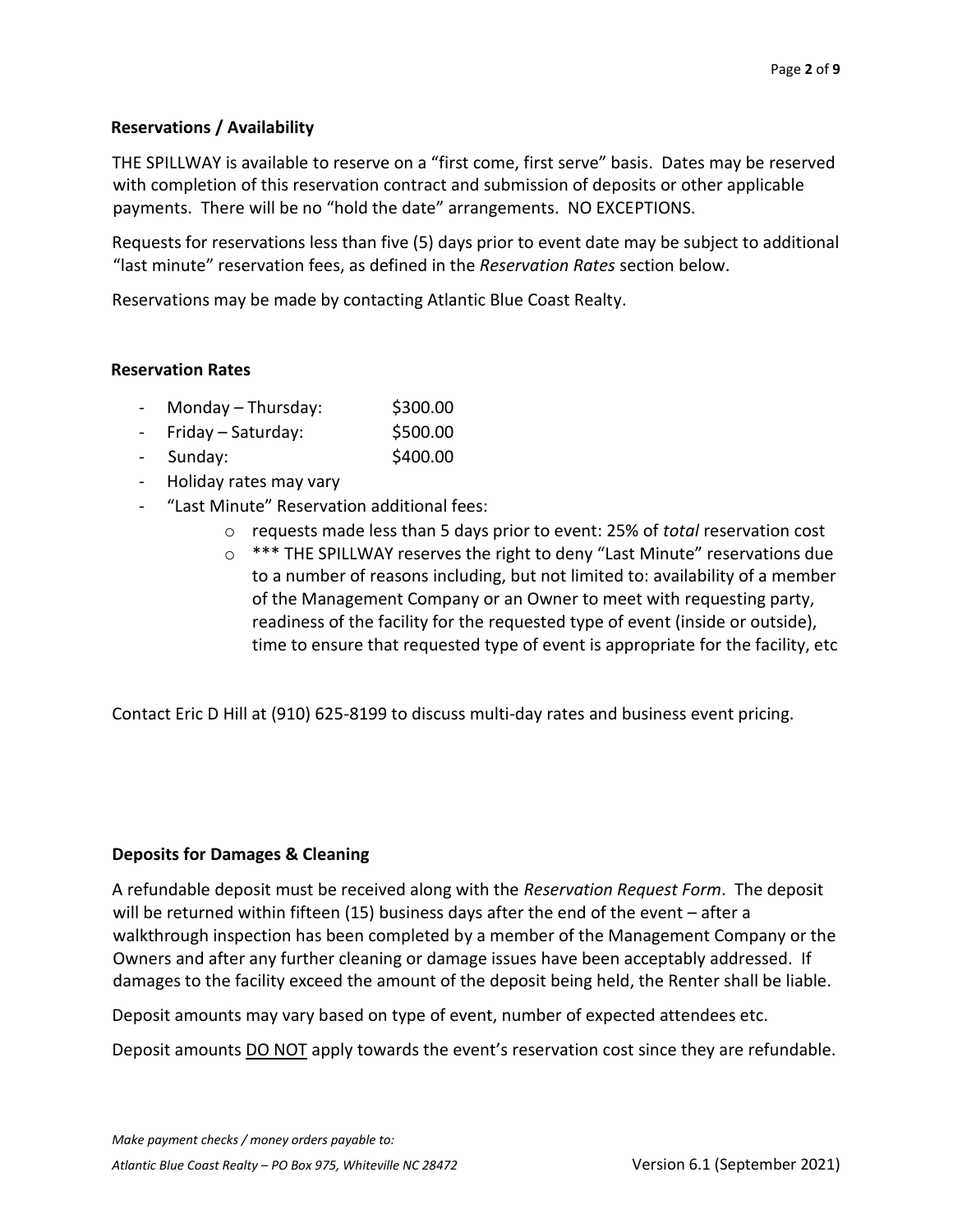## **Cancellation / Termination / Rescheduling / Refunds**

Cancellations or Rescheduling reservations may result in the following fees and/or forfeitures:

- Cancellation more than 30 days after reserving = forfeit 100% of *deposit*
- Cancellation less than 15 days before event = forfeit 100% of ALL previously paid money
- Rescheduling more than 15 days prior to event = no fee
- Rescheduling less than 15 days prior to event = forfeit of *deposit* from original reservation, a new deposit will be required for the new date

\*Any reservation may only be rescheduled ONCE. If a second reschedule is requested, it will be treated as a *cancellation* of the original reservation and forfeit 100% of the *deposit*. The new date will be considered a new reservation and will require a new deposit and a newly completed reservation agreement.

THE SPILLWAY reserves the right to terminate a reservation due to any of the following:

- The venue is unusable due to circumstances beyond the control of THE SPILLWAY o 100% refund will be issued within 15 business days
- It is determined, after the reservation has been set, that the Renter or someone within the Renter's party falls under the *Right To Refuse Reservation* terms shown below
- It is determined, after the reservation has been set, that the Renter or someone within the Renter's party has previously broken any of the rules, as defined in the Rules section

Termination of reservations based on the above may result in forfeiture of all paid money.

Refunds will be issued within fifteen (15) business days of Cancellations / Terminations.

#### **Inclement Weather**

In the event of extreme inclement weather, such as a hurricane, the Management Company will make reasonable efforts to accommodate a *rescheduling* of the event and waiving of the rescheduling fees noted above. In general, THE SPILLWAY will consider it to be extreme inclement weather if local schools / government offices must also be shut down. Therefore, for example, a simple thunderstorm and rain on the day of a planned outside wedding will not be considered extreme inclement weather and will not qualify for waiving of rescheduling fees.

Event hosts wishing to *cancel* an event due to inclement weather, as opposed to rescheduling, may be subject to cancellation fees listed above.

THE SPILLWAY shall not be held responsible for any expenses owed to other parties, such as lost deposits and/or rescheduling fees due to caterers, bands, decorators etc because of inclement weather reschedulings.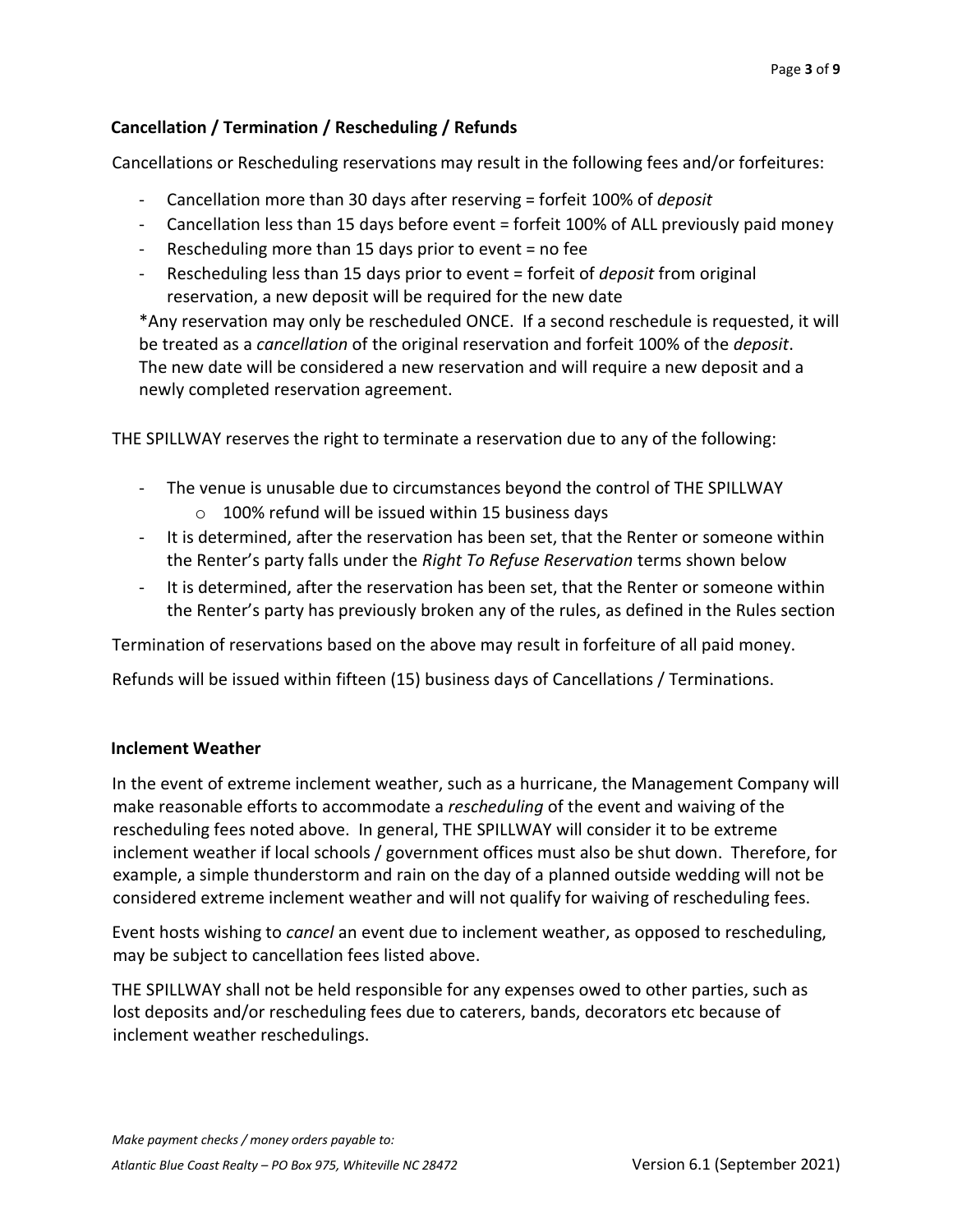#### **Right to Refuse Reservation**

The Management Company and/or Owners of THE SPILLWAY reserve the right to refuse requests for reservations based on any one or more of the following:

- The space is not suitable for the type of event being requested
- The Renter is not willing and/or able to agree to ALL terms of this document
- The Renter has repeatedly made and then cancelled / rescheduled reservations
- The Renter has unsatisfied / outstanding bills with THE SPILLWAY, the Management Company or Owners from previous business transactions
- The Renter or any member of the Renter's proposed party has previously broken any of THE SPILLWAY's rules, as defined in the Rules section
- The event will violate local, county, state or federal laws or ordinances
- The event presents high risks to cause damages to THE SPILLWAY's facilities

\*\* The Management Company and/or Owners of THE SPILLWAY reserve the right to refuse requests for reservations based on other reasons not listed above. These reasons will be made clear to the Renter at the time the decision is made to refuse the reservation.

## **Decorators**

It is the responsibility of the Renter to ensure that decorating services follow all rules set in the Rules section of this document. Any damages caused by decorating services will be the responsibility of the Renter to remedy, whether by satisfactory repair or by payment.

It is also the responsibility of the Renter to confirm the time that the decorating service will need to 1) set up prior to the event and 2) clean up after the event. This time must fall within the agreed upon reservation time with THE SPILLWAY. Any extra time needed before or after the scheduled event must be approved by THE SPILLWAY Management Company or Owners and may require additional payment.

## **Catering Services**

See separate *Catering Instructions* information page for use of catering services. It is the renter's responsibility to provide a copy of the catering instructions to the caterer.

## **DJ / Photographer / Audio-Visual Services**

Although some equipment is available on site, it is the responsibility of the service professional to confirm compatibility and/or function. THE SPILLWAY shall not be held responsible for damages to the service professional's own equipment while in use at the venue.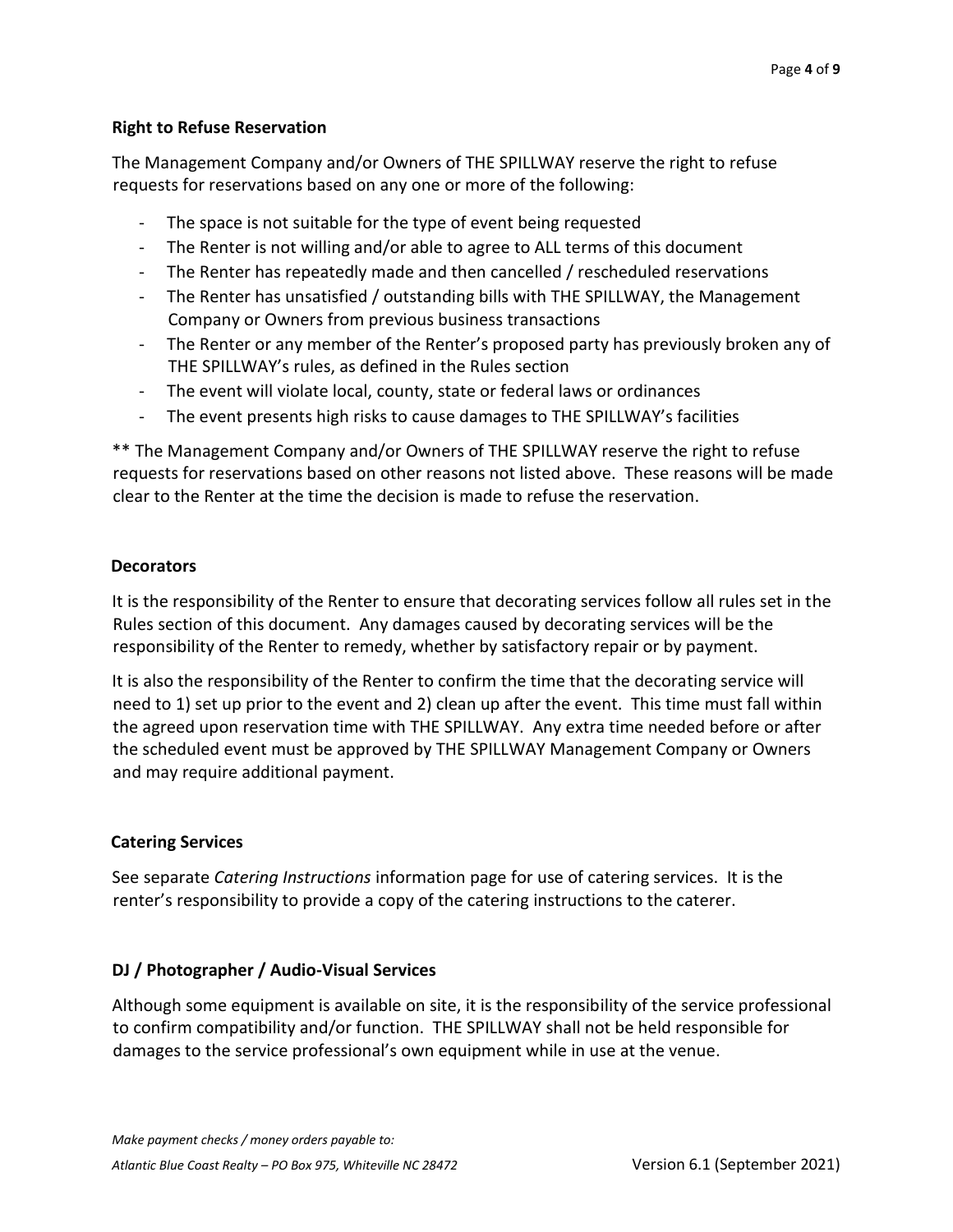## **Rules**

#### Smoking at THE SPILLWAY

- Smoking is NOT allowed, under any circumstances, inside the building or on the deck of THE SPILLWAY. The Renter is responsible for instructing anyone smoking inside the building or on the deck to immediately move to the designated areas for smoking. Individuals smoking on the grounds of THE SPILLWAY must dispose of butts and other trash in a proper manner – DO NOT throw them on the ground or in the pond.

## Decorations

- No nails, screws, staples, tapes or any other adhesives may be used to attach decorations to any surface of THE SPILLWAY – inside or outside.
- Thumbtacks or pushpins may be used in limited designated spaces.
- No decorations may be attached to the ceiling by any means, NO EXCEPTIONS.
- Balloons, banners, streamers, signs or other decorations may be tied to door knobs, posts, tables, chairs or other secure surfaces. They may NOT be tied to light fixtures.
- Decorations that are tied down must be done so with ribbon, pipe cleaners, yarn or some other soft material that will not scratch or otherwise damage surfaces.
- If flowers, plants or any other floral arrangements are to be used as decorations, each must have an appropriately sized saucer or plate underneath to protect surfaces from dripping water, scratches or any other damage.
- The Renter is responsible for delivery, set up and removal of all decorations or other items not supplied by THE SPILLWAY. The Renter is responsible for the proper care of items that are supplied by THE SPILLWAY during the scheduled event.

## Candles

- Votive, pillar and taper candles of modest size may be used for decorating inside the building and outside on the deck under the following circumstances
	- $\circ$  Larger candles and their intended locations must be approved by THE SPILLWAY Management Company or Owner prior to the event
	- o Candles must be contained inside appropriate holders or globes
		- Candles with flames may NOT be used inside of decorative bags or other flammable enclosures anywhere on THE SPILLWAY property
		- Luminaries must be battery operated
	- o Candle wicks must be lower than the opening of the holder or globe
	- $\circ$  Candles used inside must also be placed on top of appropriate tiles, saucers, plates or mirrors to protect surfaces from melting wax
	- o NO candles may be used in restrooms or the hallway (except battery operated)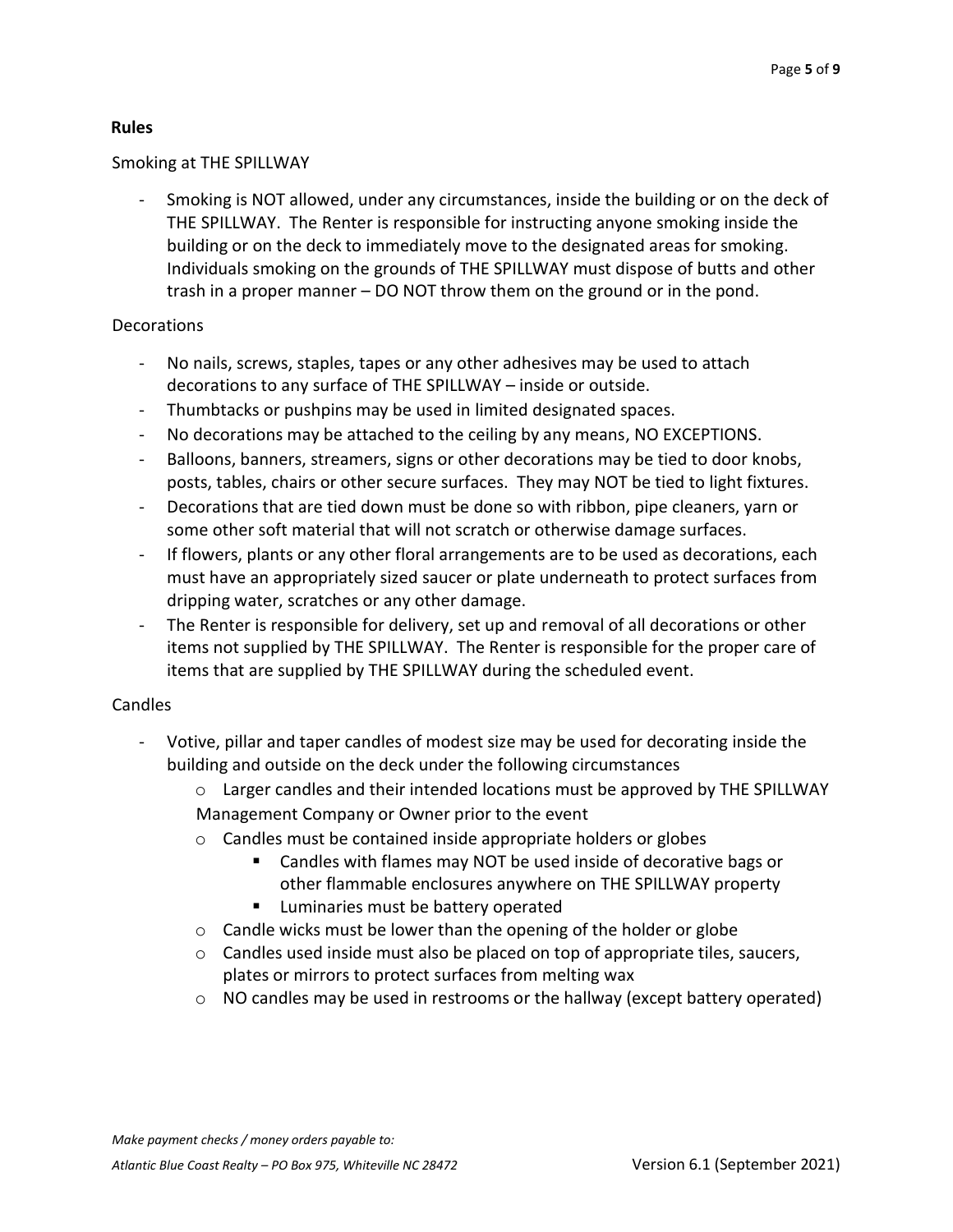## **Rules (continued)**

#### Heat & Air Conditioning

- The heating and air conditioning systems MAY be adjusted by the Renter or any individual designated by the Renter under the following stipulations:
	- o Covering or blocking air vents with decorations, furnishings, boxes or other supplies may negatively impact the system's functionality and is prohibited
	- $\circ$  Leaving doors open for extended periods of time during set up or the event itself may also limit the system's ability to maintain a comfortable temperature
	- $\circ$  The heating and air conditioning thermostats may NOT be adjusted in an effort to counter the heat or air lost while lift doors are open during events
- After the completion of the event, it is the responsibility of the Renter to set both thermostats to the following, depending on the time of year:
	- o November March > system "heat" > fan "auto" > temp 60°
	- o April October > system "cool" > fan "auto" > temp 80°
- It is strongly advised that the Renter carefully consider the type of event, type of activities (such as dancing) and number of attendees far enough in advance to ensure that the temperatures can be set to comfortable levels during preparations

#### Keys & Security System

- The Renter will be provided a 4-digit key box code and alarm code to access the building during the Renter's reserved time.
- The Renter is NOT permitted to make copies of the key, the Renter or someone designated by the Renter (under the Renter's responsibility) must meet any decorators, caterers or other individuals needing access.
- It is not advised to provide any codes to decorators, caterers or other services.
- The key box code and alarm code provided will only be functional during the reserved time for the event. Access outside of the reserved time, for any reason, must be arranged with the Management Company to avoid tripping the alarm system.

#### Restrooms

- Smoking or burning of candles is NOT allowed in restrooms.
- Some restroom supplies will be available from THE SPILLWAY, however, the Renter may be responsible for any additional supplies for larger groups.
- The Renter is responsible for ensuring the restrooms are left in an acceptable condition after the completion of the event – including all trash being placed in trash cans, personal items removed from counters, lights & fans turned off and toilets flushed.
- Any plumbing expenses that arise because of misuse of the restrooms such as flushing inappropriate (paper towels, diapers, hygiene products etc) items down the toilets – will be charged against the Renter's deposit.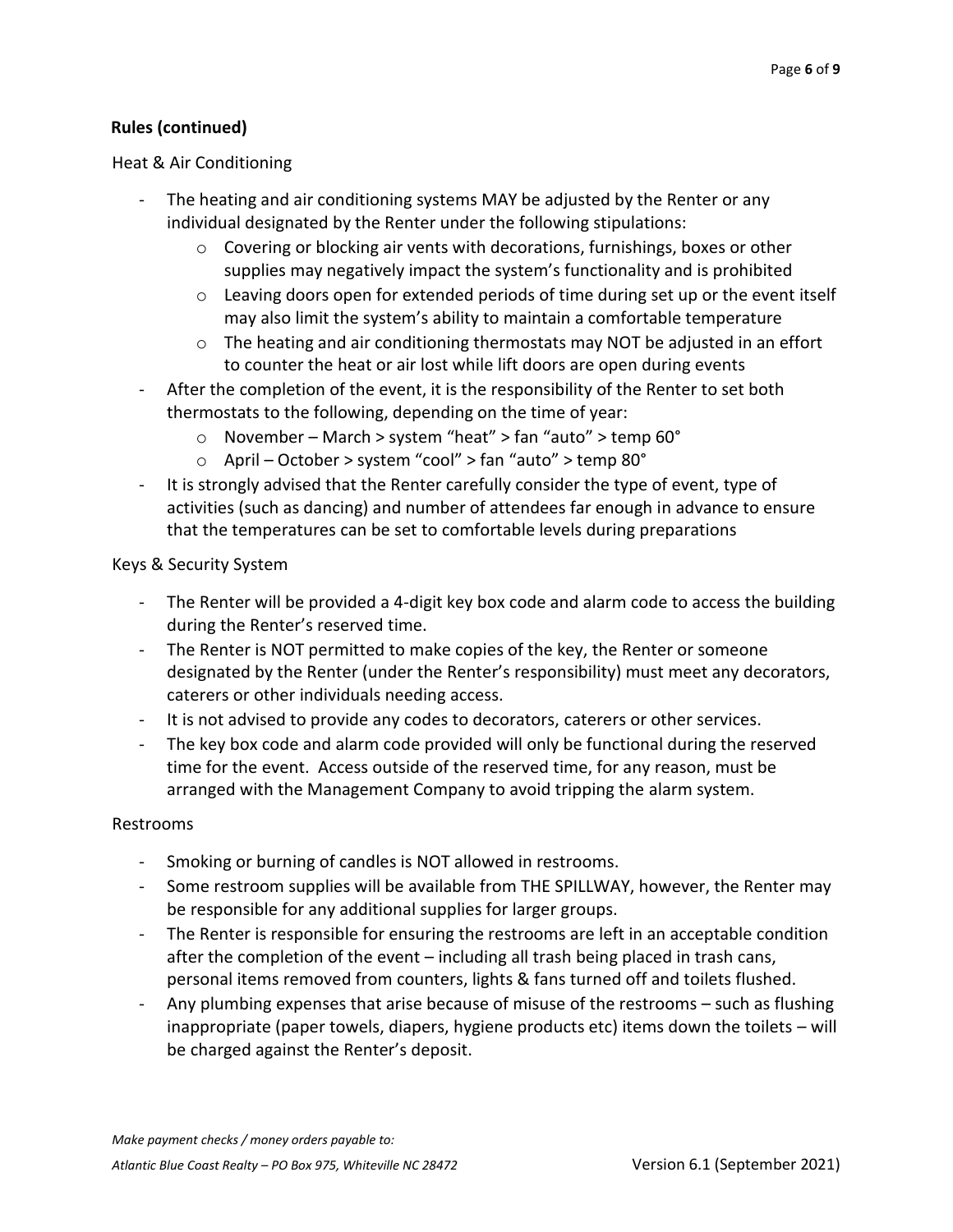## **Rules (continued)**

Supervision of Minors

- Events and activities involving minors must have appropriate supervision at all times.
- Additional supervision is strongly suggested while minors are outside on the deck or around the pond areas of THE SPILLWAY's grounds.
- *Under NO circumstance is the serving of alcohol to under-aged individuals allowed.*

#### Animals

- Animals are not allowed inside or on the grounds of THE SPILLWAY.
- With prior notification to THE SPILLWAY's Management Company or Owner, any service animals properly trained to assist disabled individuals shall be welcome.

#### Parking

- Renters, caterers, decorators and other guests must park in designated areas only.
- Overnight parking is not allowed at THE SPILLWAY unless the Renter has made reservations for multiple dates

#### **Alcoholic Beverages & Necessary Permits**

In general, the following regulations are considered when there is a presence of alcohol:

- *Serving* only beer, wine or champagne may not require an ABC permit
- *Selling* or *Brown Bagging* beer, wine or champagne does require an ABC permit
- *Serving, Selling* or *Brown Bagging* spirituous liquors does require an ABC permit

The Renter is responsible for verifying ABC regulations that may apply to the event.

THE SPILLWAY must receive a copy of any applicable ABC permits at least 24 hours prior to the event or no alcohol will be allowed.

#### *Under NO circumstance is the serving of alcohol to under-aged individuals allowed.*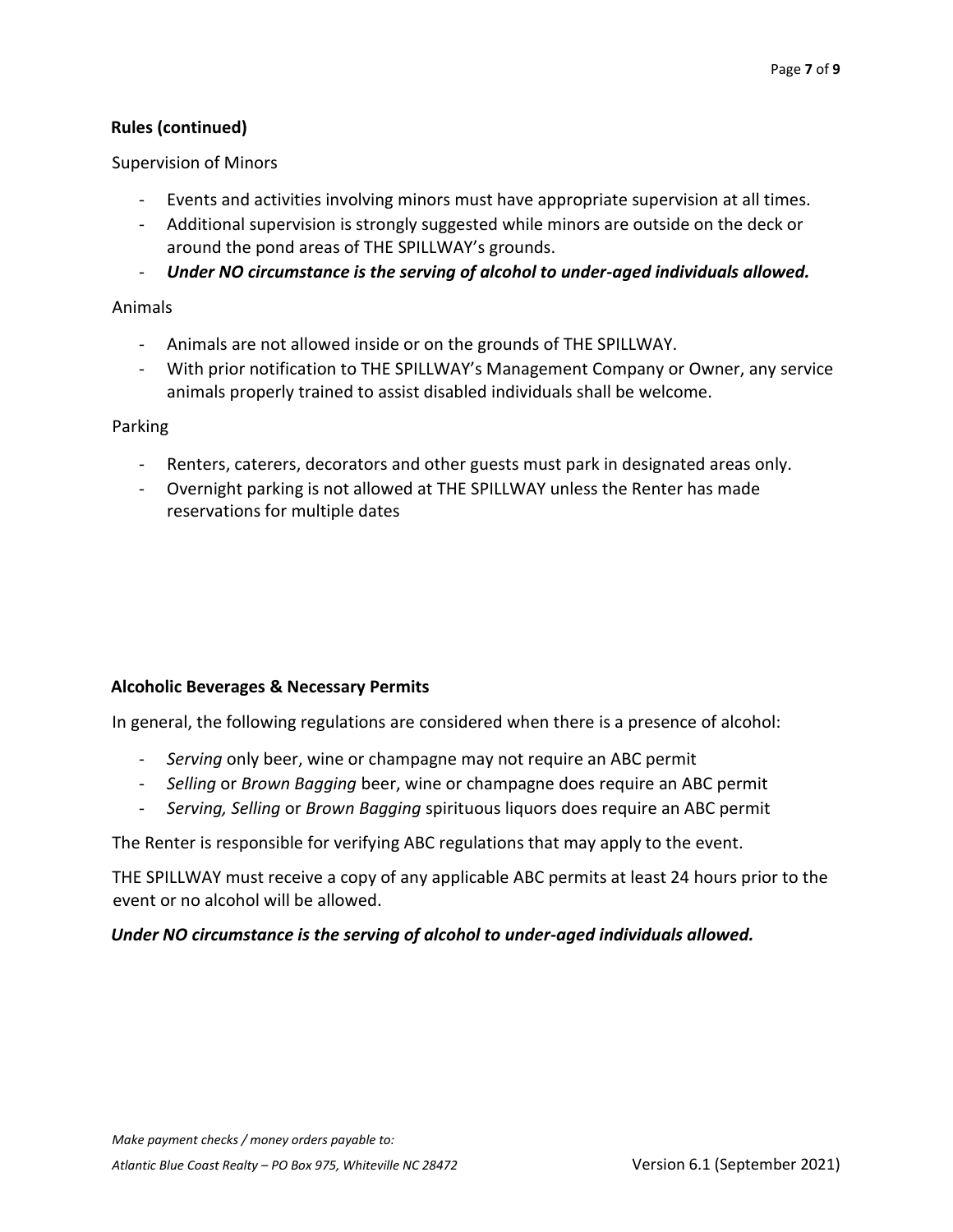## **After the Event**

- See *Heat & Air Conditioning* section above for instructions on setting thermostats.
- All food items must be removed from cabinets, refrigerators, freezers.
- If the Renter or a catering service hired by the Renter used the kitchen area, appliances or other equipment, it is the Renter's responsibility to make sure all parts of the kitchen area are properly cleaned – including spills inside ovens, refrigerators, cabinets etc.
- The Renter is responsible for removal and disposal of all decorations, whether set up by the Renter or a decorating service.
- The Renter is responsible for removing all personal items remaining from the event. It will not be the responsibility of THE SPILLWAY to return personal items to their owners. Any items left behind are subject to being thrown away the day following the event.
- The Renter is responsible for ensuring that restrooms are acceptably cleaned  $-$  this includes lightly wiping down countertops, emptying of small trash cans, flushing toilets and removing any trash left on the floors.
- All chairs and tables rented from THE SPILLWAY are to be wiped down.
- The Renter is responsible for making sure all lights are turned off, doors are locked and that the alarm system is set before leaving THE SPILLWAY. Failure to do so may subject the Renter to liabilities and expenses resulting from break-in or vandalism.
- It is strongly advised that the Renter make a final walk-through before locking the doors.
- See the *Deposits for Damages & Cleaning* section for information on deposit refunds.

#### Trash / Garbage Removal

- The Renter is responsible for ensuring that ALL trash is bagged and tied and left in a designated location after the event to allow for THE SPILLWAY's maintenance crew to quickly remove it the following day. This includes emptying of smaller trash cans in the restrooms, serving room, event room etc. Failure to follow this instruction may result in forfeiture of the deposit.
- Use of the on-site large rolling trash cans is permitted.
- THE SPILLWAY does NOT provide trash bags for events.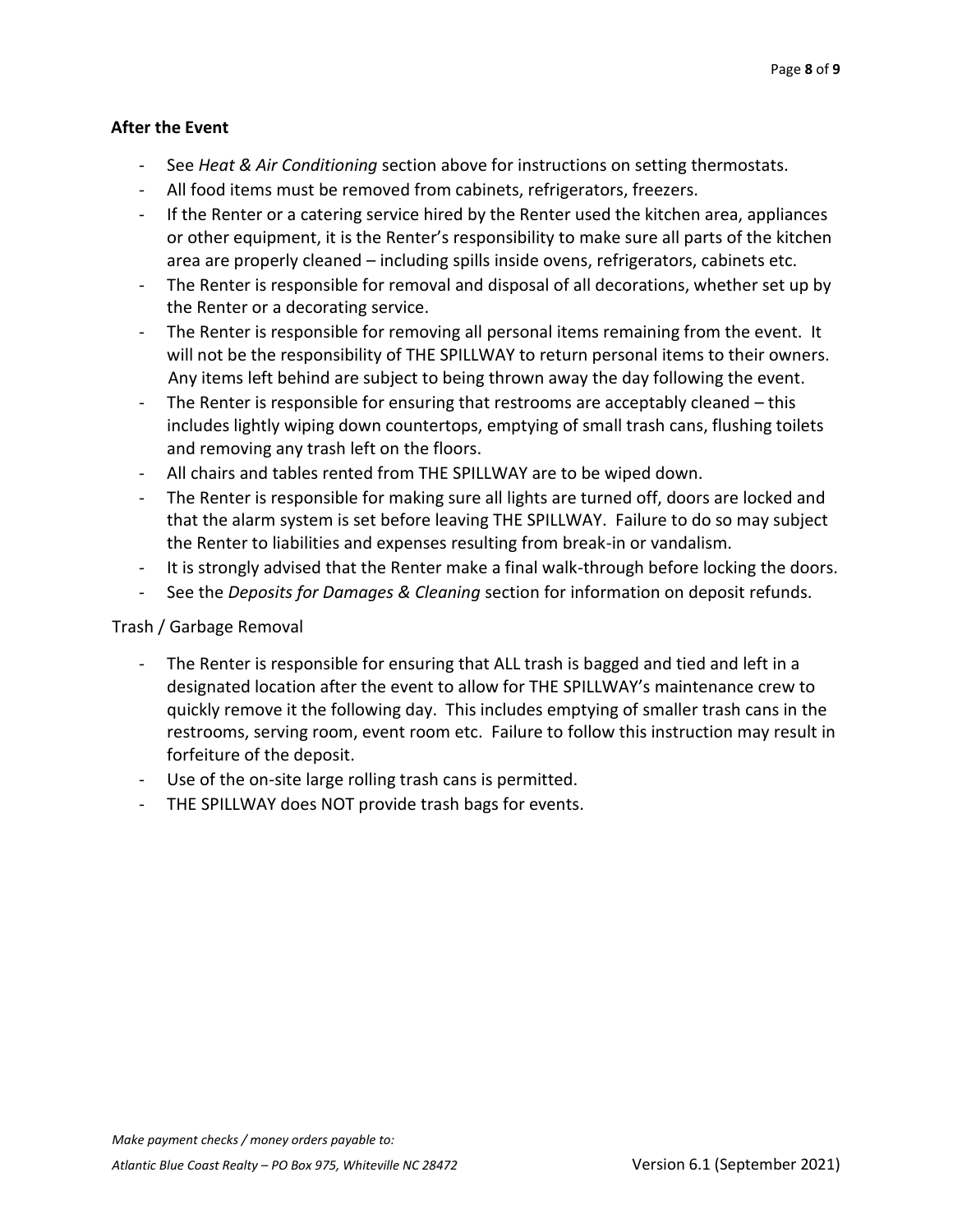## **THE SPILLWAY – EVENT VENUE**

## Catering Instructions

#### **Prior to Event**

- All catering services must be registered and approved with THE SPILLWAY prior to catering any event.
- THE SPILLWAY will not be responsible for receiving delivered catering supplies or equipment prior to an event. Arrangements must be made with THE SPILLWAY's Management Company to deliver or remove supplies or equipment before or after the event's contracted reservation time.
- Catering vehicles must park in designated locations to be determined between the Renter and THE SPILLWAY's management representative based on the event type.
- See the *Alcoholic Beverages & Necessary Permits* section in the Rules if the catering service will be providing alcoholic beverages at the event.

#### **During the Event**

- Preparation of food must be limited to the kitchen area or the serving room. Buffet tables will be allowed in the event room under the following terms:
	- o Buffet tables must be in good condition and free from leaks
	- o Buffet tables may not have heating elements
	- o Buffet tables requiring grease traps are NOT allowed in the event room
- Catering services are responsible for removing their own trash from the property

#### **After the Event**

- Remove all food and supplies from and wipe out all appliances and cabinets
- Clean all counters and sinks and floor areas in preparation areas
- Remove all catering garbage especially bags that may contain liquids

\*\* The Renter is responsible for the caterer's following of instructions and could be held liable for any damages or other issues that may arise from a caterer's services.

It is also the responsibility of the renter to confirm the time that the catering service will need to 1) set up prior to the event and 2) clean up after the event. This time must fall within the agreed upon reservation time with THE SPILLWAY. Any extra time needed before or after the scheduled event must be approved by THE SPILLWAY Management Company or Owners and may require additional payment.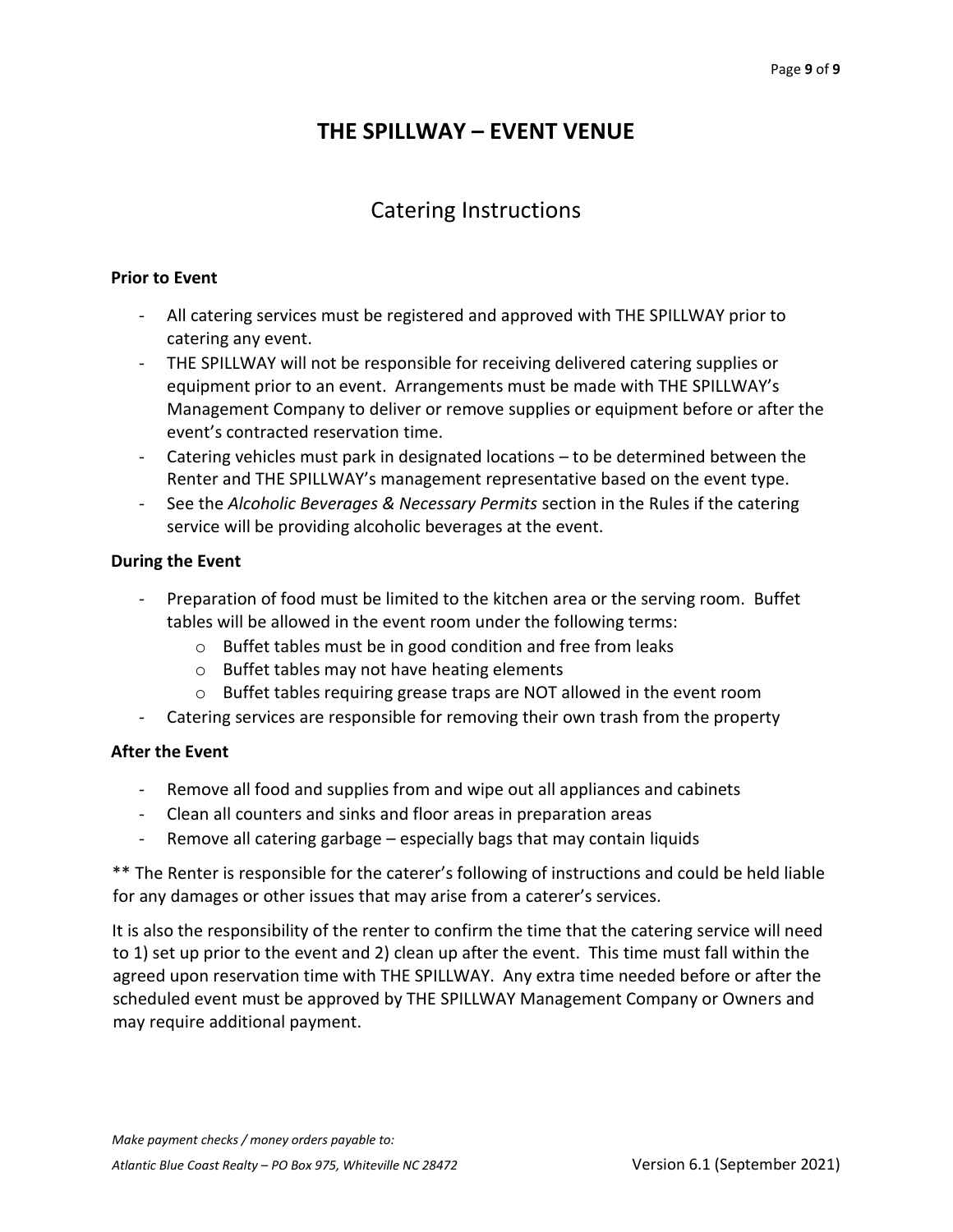# **THE SPILLWAY – EVENT VENUE**

1252 MILL POND ROAD, WHITEVILLE NC 28472

## Reservation Request Form

Please complete the following to request a reservation at THE SPILLWAY.

| Name:                    |          |                                                                                |          |
|--------------------------|----------|--------------------------------------------------------------------------------|----------|
| Phone Number:            |          |                                                                                |          |
| eMail Address:           |          |                                                                                |          |
| <b>Mailing Address:</b>  |          |                                                                                |          |
|                          |          |                                                                                |          |
|                          |          |                                                                                |          |
| Type of Event:           |          |                                                                                |          |
|                          |          |                                                                                |          |
|                          |          | DATE(S) OF EVENT - Complete All That Apply                                     |          |
| Mon                      | \$300    | Fri                                                                            | \$500    |
| Tues                     | \$300    | Sat                                                                            | \$500    |
| Wed                      | \$300    | Sun                                                                            | \$400    |
| <b>Thurs</b>             | \$300    |                                                                                |          |
| Expected # of Guests:    |          |                                                                                |          |
| <b>Catering Service:</b> |          |                                                                                |          |
|                          |          | Will Event Include Alcohol? [ ] Yes [ ] No ABC Permit Required? [ ] Yes [ ] No |          |
|                          |          |                                                                                |          |
| Requested:               | Tables # |                                                                                | Chairs # |
|                          |          |                                                                                |          |
| <b>Other Notes:</b>      |          |                                                                                |          |
|                          |          |                                                                                |          |

*Make payment checks / money orders payable to:* 

*Atlantic Blue Coast Realty – PO Box 975, Whiteville NC 28472* Version 6.1 (September 2021)